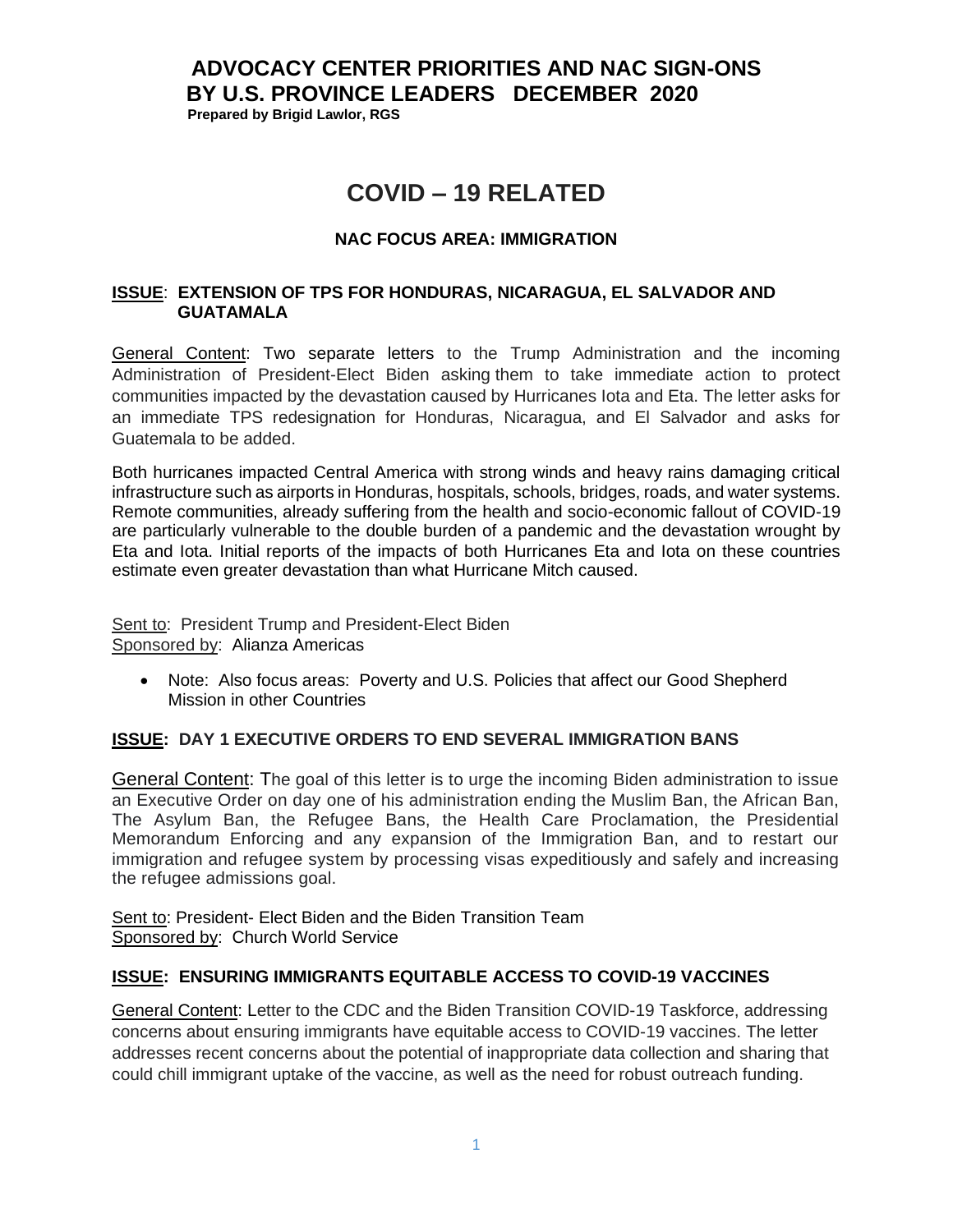Sent to: CDC Director Dr. Redfield and to the co-chairs of the Biden Transition COVID-19 taskforce Sponsored by: National Immigration Law Center

# **NAC FOCUS AREA: POVERTY**

# **ISSUE: COVID RELIEF LETTER TO CONGRESS**

General Content: COVID-19 relief package should enact the following policy priorities:

- Increase maximum SNAP benefits by 15%
- Allocate more money for housing, homeless assistance, and extend the moratorium on evictions
- Extend expanded unemployment assistance
- Expand the EITC and Child Tax Credit
- Authorize another economic impact payment
- Authorize Pandemic TANF Assistance Act

Sent to: Members of Congress Sponsored by: Bread for the World

## **ISSUE: FIRST YEAR HEALTH POLICY PRIORITIES FOR BIDEN TRANSITION TEAM**

General Content: Letter urging the Biden transition team and incoming Biden Administration to take bold and immediate action to address the country's urgent health and health equity needs, particularly in light of the COVID-19 pandemic. It includes them to: > Take bold and immediate action to address the COVID-19 pandemic. > Pursue common-sense reforms that make health coverage and care affordable for all families in America. > Bring down health care costs and transform our health care system by ending health industry abuses and prioritizing high-quality, consumer-centered health care. > End racial injustice in health and health care, and ensure all individuals and families have equal opportunity to live a healthy life, free from health disparities and barriers to care because of who they are, where they live, what language they speak, or how they identify.

Sent to: President-elect Biden and Presidential Transition Team Co-Chairs Sponsored by: Families USA

• Also Racism focus area

#### **ISSUE: FEDERAL EVICTION MORATORIUM**

General Content: National [letter](https://nlihc.us4.list-manage.com/track/click?u=e702259618becdc3f0451bd5d&id=3c33d0c972&e=41f80a770c) urging the Centers for Disease Control and Prevention (CDC) to prevent a catastrophic wave of evictions this winter by extending, improving, and enforcing the federal eviction moratorium.

Sent to: Centers for Disease Control and Prevention (CDC) Sponsored by: National Low Income Housing Coalition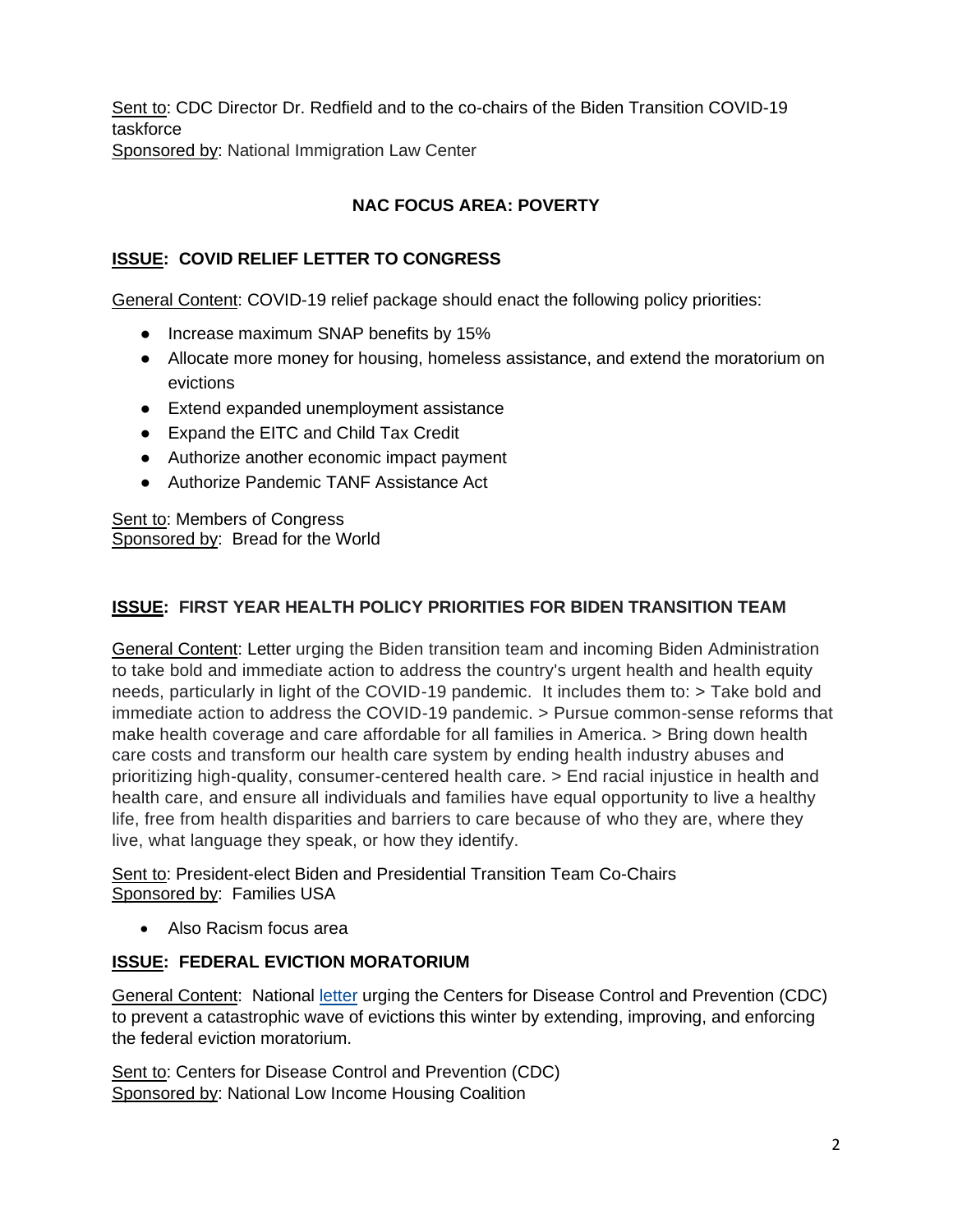#### **ISSUE: BIDEN: WORK WITH CONGRESS FOR GLOBAL RECOVERY VIA IMF SPECIAL DRAWING RIGHTS**

General Content: As part of the future Administration's COVID-19 response efforts, The Biden Administrations is committed to strengthening U.S. global leadership to fight the pandemic. This letter requests President Biden to work with Congress and our international allies to urgently support an issuance of 2 trillion Special Drawing Rights, building on 2020 legislation, in the first days of your administration.

Sent to: President Biden Sponsored by: Action Corps

#### **NAC FOCUS AREA: RACISM**

## **NAC FOCUS AREA: US POLICIES THAT AFFECT OUR GOOD SHEPHERD MISSION IN OTHER COUNTRIES**

#### **ISSUE: HUMANITARIAN AID TO CENTRAL AMERICA AFTER HURRICANES ETA & IOTA**

General Content: Two historic, back-to-back hurricanes have devastated communities in southern Mexico, Central America, and parts of the Caribbean. While we recognize the assistance already channeled via USAID, the magnitude of this disaster—which is affecting over [5.2 million](https://reliefweb.int/report/honduras/latin-america-caribbean-2020-hurricane-season-situation-report-no-4-500pm-est-20) people—merits a much more robust aid response. In addition, we urge the administration to immediately suspend deportations to these countries, which are reeling with the combined impact of the hurricanes and the global pandemic.

Sent to: Secretary Pompeo, Acting Secretary Wolf, and Acting Deputy Administrator Barsa Sponsored by: Latin American Working Group

• Also Immigration and Poverty Focus Areas

#### **NAC FOCUS AREA: VIOLENCE**

#### **ISSUE: TRANSITION MEMO TO THE BIDEN ADMINISTRATION URGING THE PRESIDENT TO END THE USE OF SOLITARY CONFINEMENT.**

General Content: Ending the practice of solitary confinement would end the pain, torture, and trauma of tens of thousands of people languishing in harsh and harmful conditions….including the increase of #s in solitary as a result of the COVID 19 virus. Applauding the promise of the Biden-Harris "Strengthening America's Commitment to Justice" plan we support the ending solitary confinement by executive, congressional, and administrative action. The letter includes the establishment of a working group and the engagement of several Federal Offices.

Sent to: President-Elect Biden and Vice President-Elect Harris Sponsored by: National Religious Campaign Against Torture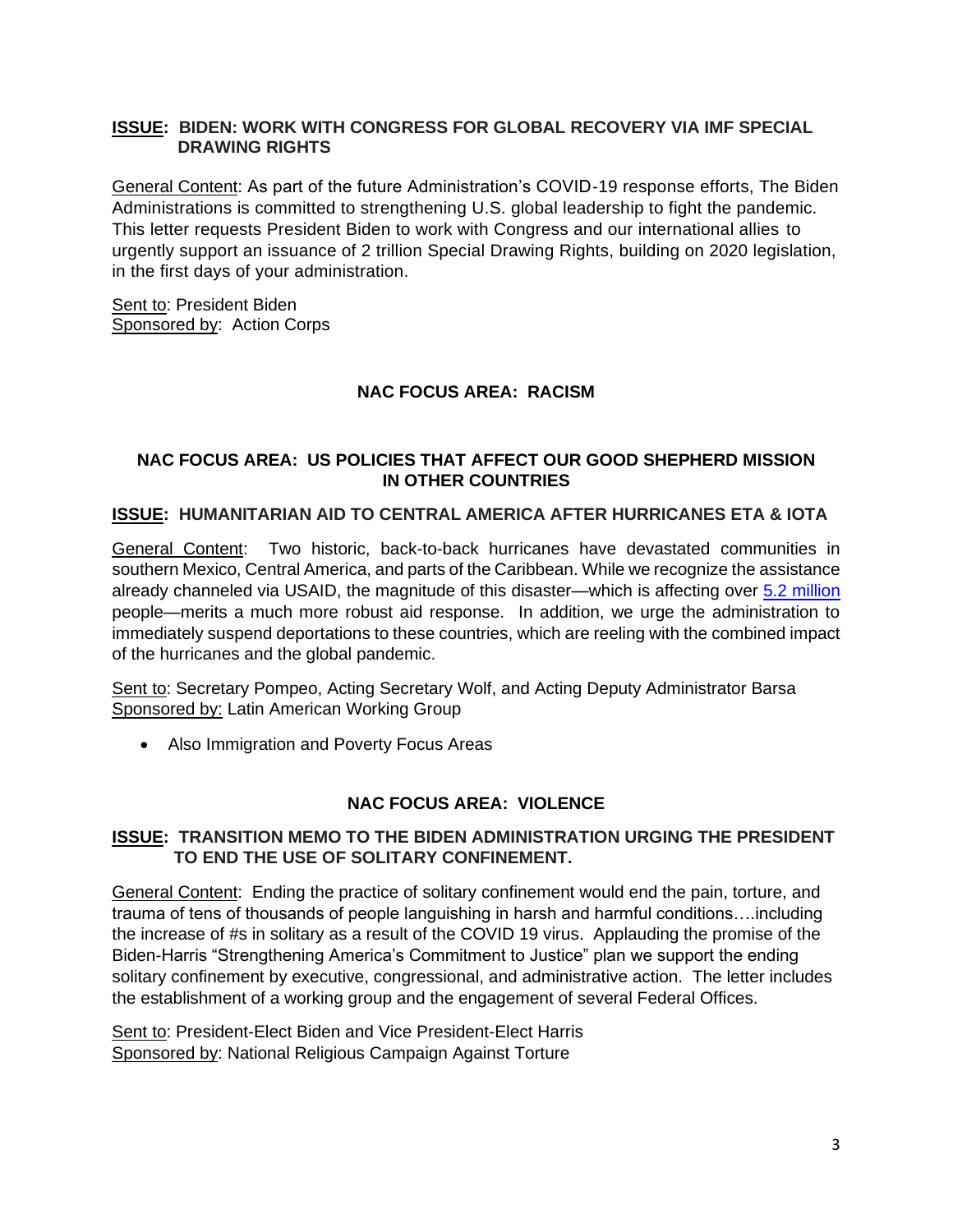# **NAC FOCUS AREA: OTHER RELATED AREAS**

#### **ISSUE: RESTORE THE WHITE HOUSE OFFICE OF FAITH-BASED AND NEIGHBORHOOD PARTNERSHIPS**

General Content: Request to President-Elect Biden and Vice President-Elect Harris that will help restore the soul of our nation and set us on track to defeat COVID-19, heal and strengthen our economy and communities, and celebrate the diversity so key to our nation's prosperity at home and abroad – to restore the above-named office.

Sent to: President-Elect Biden and Vice President-Elect Harris Sponsored by: Vote Common Good-Catholic Outreach

# **ISSUE: SUPPORT FROM U.S. CHAMBER OF COMMERCE TO MOVE CORONAVIRUS RELIEF EFFORTS FORWARD**

General Content: Calling on the U.S. Chamber of Commerce to urge Senate Republicans to stop blocking coronavirus relief efforts unless the proposal immunizes businesses from coronavirus-related lawsuits. Millions of people need relief now  $-$  and could get it  $-$  if Republicans dropped their corporate immunity handout.

Sent to: Thomas J. Donohue Chief Executive Officer U.S. Chamber of Commerce and Suzanne Clark, President U.S. Chamber of Commerce Sponsored by: Public Citizen

# **NON-COVID-19 RELATED**

# **NAC FOCUS AREA: RACISM**

**ISSUE:** Proposal to establish a White House Task Force on Black Immigrants:

General Content: Black immigrants and Black immigrant families are often overlooked, undercounted, and sometimes altogether erased in the U.S. debate surrounding immigration and yet are often disproportionately impacted by anti-immigrant policy or failures to act. Examining and addressing issues affecting Black immigrants in the U.S. immigration system is necessary to meaningfully address systemic, anti-Black racism in America, as the Biden administration has pledged to do

Sent to: Biden Administration Sponsored by: Haitian Bridge

: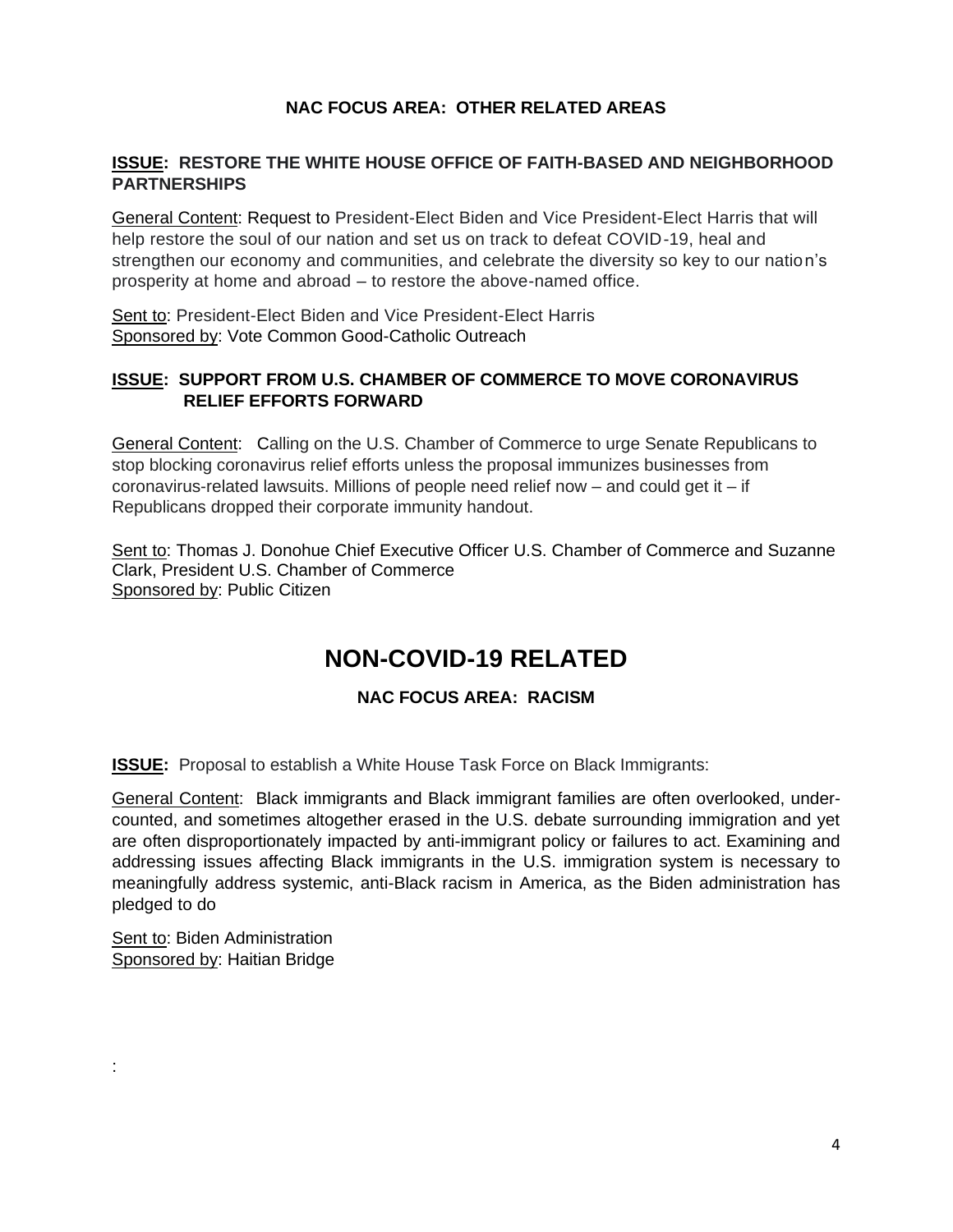# **NAC FOCUS AREA: OTHER RELATED ISSUES**

## **ISSUE: STATEHOOD FOR DC**

General Content: The bill will be identical to the version (H.R. 51) the House passed this year. As you may know, findings in support of D.C. statehood were included in H.R. 1.

Sent to: Members of Congress Sponsored by: Congressional Office of Eleanor Holmes Norton

#### **ISSUE: LETTER TO CFPB ON PAYDAY LOAN DISCLOSURE TESTING**

General Content: The Consumer Financial Protection Bureau has hired a contractor to test payday loan disclosures with consumers, believing that providing more paperwork will replace meaningful consumer protections. First, these disclosures do not protect people from debt traps without a substantive ability-to-repay provision, which the CFPB took away from consumers earlier this year. Second, the CFPB already knows this approach has limited effectiveness; the bureau's [own research](https://ourfinancialsecurity.us9.list-manage.com/track/click?u=b5b4e3a17622ba2e5f1c9d1ff&id=01df48a412&e=b5341d4f51) concludes that disclosures result in only a "marginal" reduction in loan volume.

The CFPB should be focused on real, proven policies that protect people from predatory lenders, not wasting time rehashing ineffective solutions.

Sent to: Comment Intake, Consumer Financial Protection Bureau, Attention: PRA Office Sponsored by: Our Financial Security

## **ISSUE: RESTORE STATE DEPARTMENT OFFICE OF INTERNATIONAL RELIGIOUS FREEDOM (IRF)**

General Content: Request Biden- Harris Transition Team to restore the Office of International Religious Freedom (IRF). The IRF and S/RGA work best as separate offices under the Secretary of State. and designate the Special Advisor to the Secretary as its head. The Special Representative and Office of Religion and Global Affairs can once again serve the United States as a valued nexus between U.S. policymakers and people of faith in addressing international concerns.

Sent to: Biden Harris Transition Team Sponsored by: Church of the Brethren